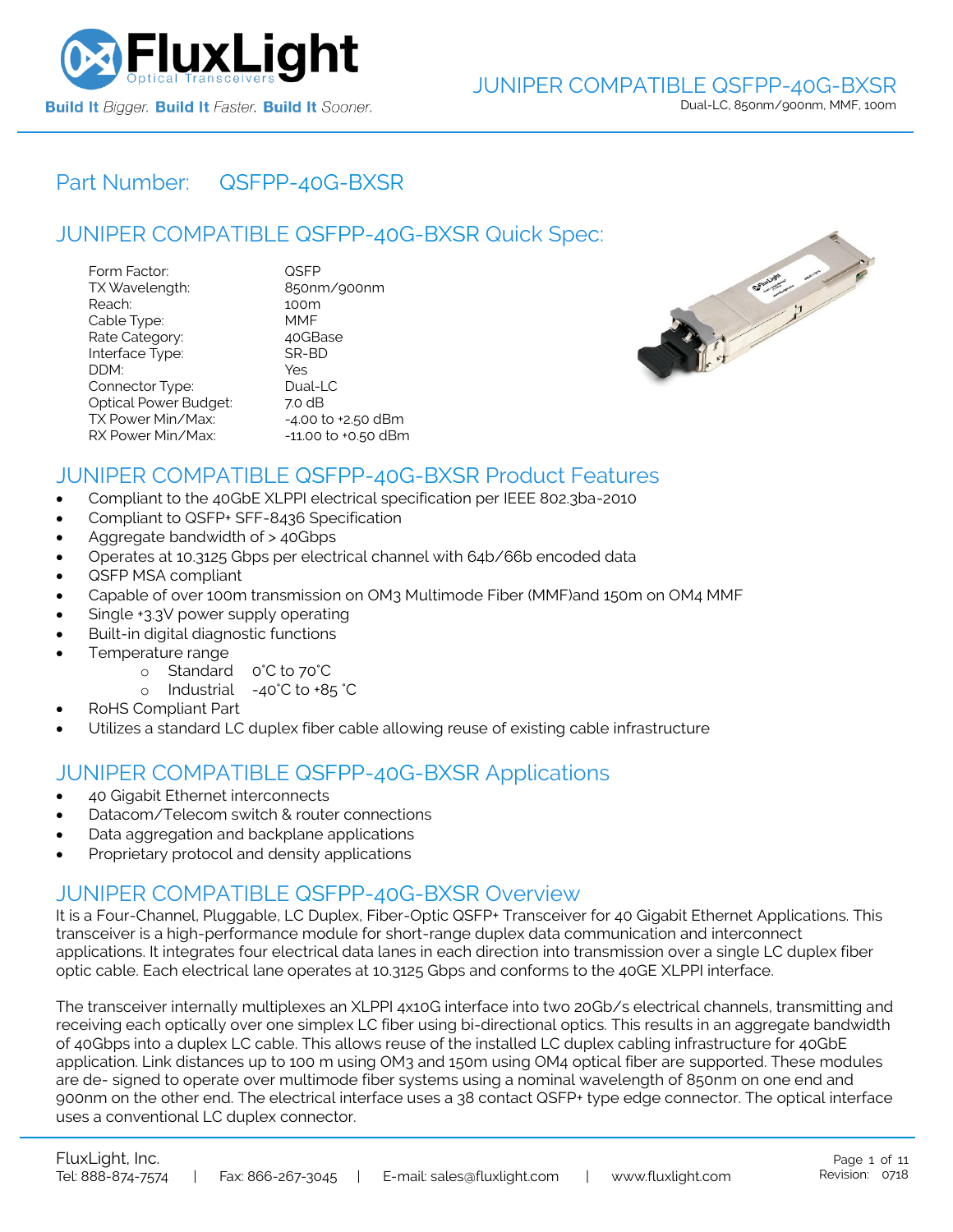

#### JUNIPER COMPATIBLE QSFPP-40G-BXSR Dual-LC, 850nm/900nm, MMF, 100m



Transceiver Block Diagram

# Absolute Maximum Ratings

| <b>Parameter</b>           | <b>Symbol</b>  | <b>Min</b> | <b>Max</b> | <b>Unit</b> |
|----------------------------|----------------|------------|------------|-------------|
| <b>Storage Temperature</b> | Ts             | $-40$      | +85        | $\hat{ }$   |
| <b>Supply Voltage</b>      | $V_{c c T. R}$ | $-0.5$     | 4          |             |
| Relative Humidity          | RH             |            | 85         | $\%$        |

# Recommended Operating Conditions

| <b>Parameter</b>                      | <b>Symbol</b> | Min   | Typ | <b>Max</b> | <b>Unit</b>  |
|---------------------------------------|---------------|-------|-----|------------|--------------|
| <b>Operating Case Temp (Standard)</b> | Тc            | O     |     | $+70$      | °С           |
| <b>Operating Case Temp (Standard)</b> | Тc            | $-40$ |     | +85        | $^{\circ}$ C |
| Power Supply voltage                  | $V_{ccT.R}$   | 3.135 | 3.3 | 3.47       |              |
| <b>Supply Current</b>                 | lcc           |       |     | 1000       | mA           |
| Power dissipation                     | PD.           |       |     | 3.5        | W            |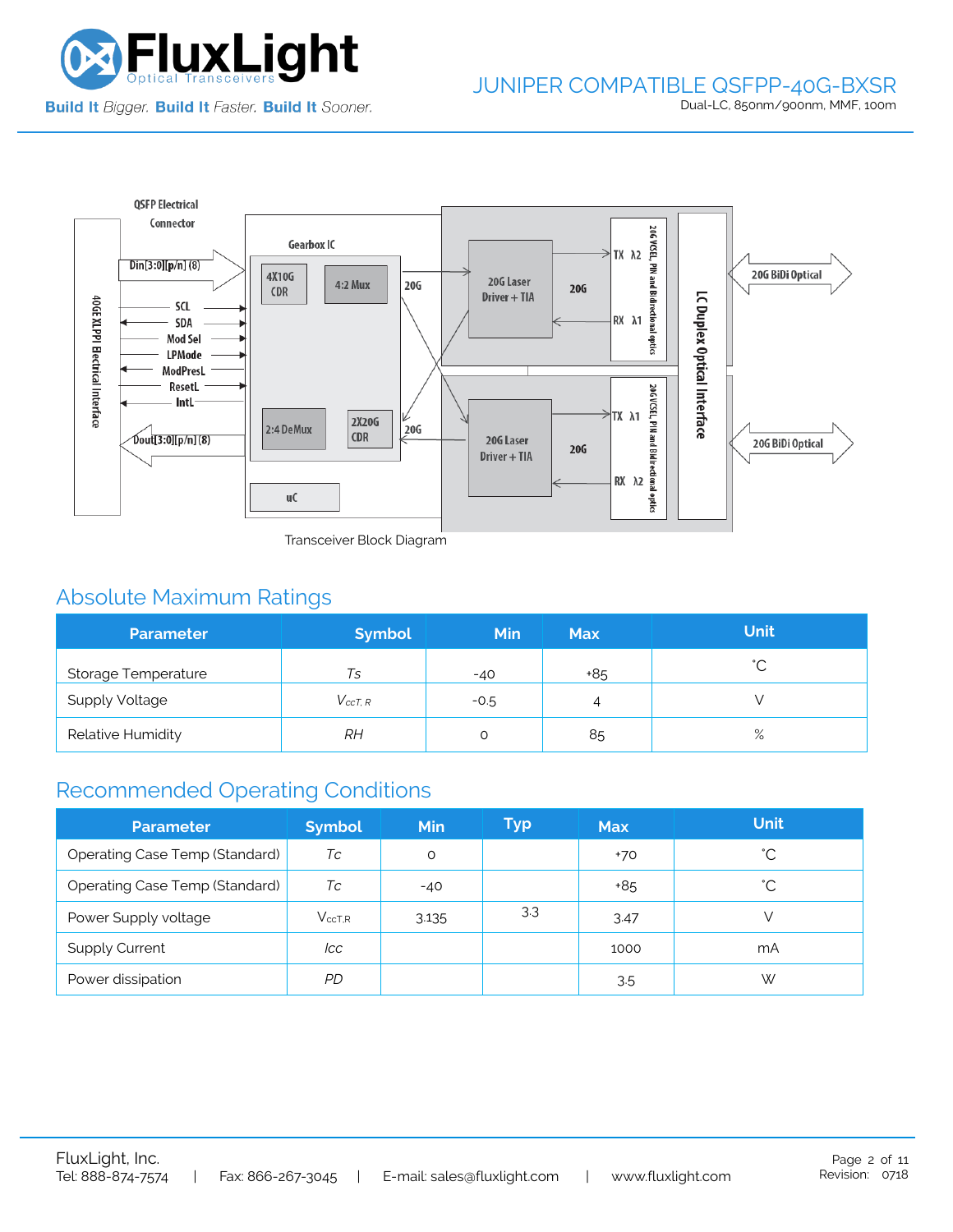

#### Electrical Characteristics **(TOP = 0 to 70 °C, VCC = 3.13 to 3.47 Volts**

| $(1_{OP} = 0.10 / 0.6, 0.06 = 3.13.10.3.4 / 0.0115)$ |               |                          |            |                |             |              |
|------------------------------------------------------|---------------|--------------------------|------------|----------------|-------------|--------------|
| <b>Parameter</b>                                     | <b>Symbol</b> | Min                      | <b>Typ</b> | <b>Max</b>     | <b>Unit</b> | <b>Note</b>  |
| Data Rate per Channel                                |               | $\blacksquare$           | 10.3125    | 11.2           | Gbps        |              |
| Power Consumption                                    |               | $\overline{\phantom{a}}$ | 2.5        | 3.5            | W           |              |
| <b>Supply Current</b>                                | <b>Icc</b>    |                          | 0.75       | 1.0            | A           |              |
| Control I/O Voltage-High                             | VIH           | 2.0                      |            | <b>Vcc</b>     | $\vee$      |              |
| Control I/O Voltage-Low                              | <b>VIL</b>    | $\circ$                  |            | 0.7            | $\vee$      |              |
| Inter-Channel Skew                                   | <b>TSK</b>    |                          |            | 150            | Ps          |              |
| <b>RESETL Duration</b>                               |               |                          | 10         |                | Us          |              |
| RESETL De-assert time                                |               |                          |            | 100            | ms          |              |
| Power On Time                                        |               |                          |            | 100            | ms          |              |
| <b>Transmitter</b>                                   |               |                          |            |                |             |              |
| Single Ended Output Voltage Tolerance                |               | 0.3                      |            | $\overline{4}$ | $\vee$      | $\mathbf{1}$ |
| Common mode Voltage Tolerance                        |               | 15                       |            |                | mV          |              |
| Transmit Input Diff Voltage                          | VI            | 120                      |            | 1200           | mV          |              |
| Transmit Input Diff Impedance                        | ZIN           | 80                       | 100        | 120            |             |              |
| Data Dependent Input Jitter                          | <b>DDJ</b>    |                          |            | 0.1            | U           |              |
| Data Input Total Jitter                              | <b>TJ</b>     |                          |            | 0.28           | U           |              |
| <b>Receiver</b>                                      |               |                          |            |                |             |              |
| Single Ended Output Voltage Tolerance                |               | 0.3                      |            | $\overline{4}$ | $\vee$      |              |
| Rx Output Diff Voltage                               | Vo            |                          | 600        | 800            | mV          |              |
| Rx Output Rise and Fall Voltage                      | Tr/Tf         |                          |            | 35             | ps          | $\mathbf{1}$ |
| <b>Total Jitter</b>                                  | <b>TJ</b>     |                          |            | 0.7            | U           |              |
| Deterministic Jitter                                 | <b>DJ</b>     |                          |            | 0.42           | U           |              |
|                                                      |               |                          |            |                |             |              |

Note:

1.  $20~80%$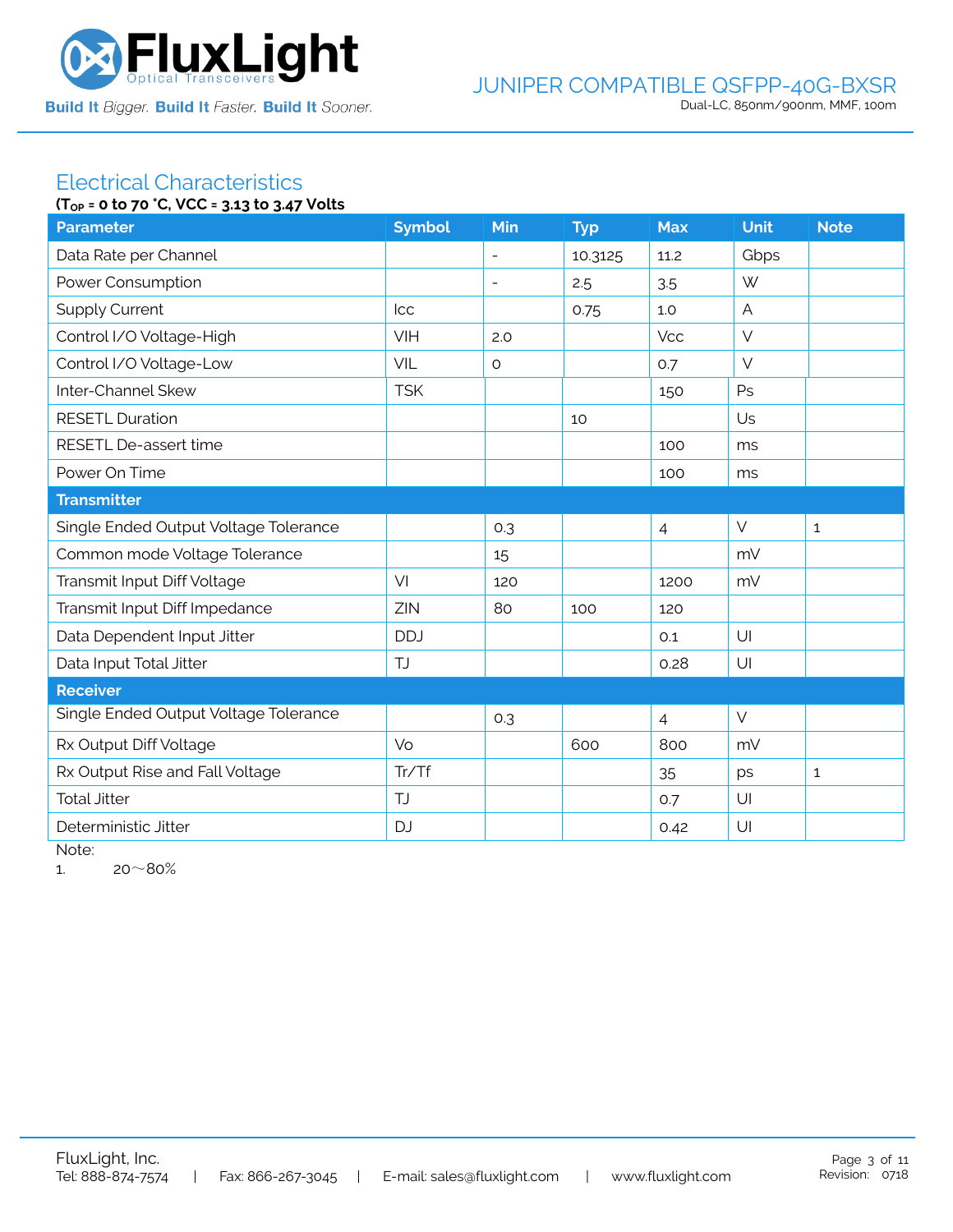

### Optical Parameters

### **(TOP = 0 to 70** °**C, VCC = 3.0 to 3.6 Volts)**

| <b>Parameter</b>                  | <b>Symbol</b>    | Min    | <b>Typ</b> | <b>Max</b> | <b>Unit</b> | Ref.         |
|-----------------------------------|------------------|--------|------------|------------|-------------|--------------|
| <b>Transmitter</b>                |                  |        |            |            |             |              |
| Optical Wavelength CH1            | λ                | 832    | 850        | 868        | nm          |              |
| Optical Wavelength CH2            | λ                | 882    | 900        | 918        | nm          |              |
| RMS Spectral Width                | Pm               |        | 0.5        | 0.65       | nm          |              |
| Average Optical Power per Channel | Pavg             | $-4$   | $-2.5$     | $+5.0$     | dBm         |              |
| Laser Off Power Per Channel       | Poff             |        |            | $-30$      | dBm         |              |
| <b>Optical Extinction Ratio</b>   | ER               | 3.5    |            |            | dB          |              |
| Relative Intensity Noise          | Rin              |        |            | $-128$     | dB/HZ       | $\mathbf{1}$ |
| Optical Return Loss Tolerance     |                  |        |            | 12         | dB          |              |
| <b>Receiver</b>                   |                  |        |            |            |             |              |
| Optical Center Wavelength CH1     | λ                | 882    | 900        | 918        | nm          |              |
| Optical Center Wavelength CH2     | λ                | 832    | 850        | 868        | nm          |              |
| Receiver Sensitivity per Channel  | $\mathsf{R}$     |        | $-11$      |            | dBm         |              |
| Maximum Input Power               | $P_{MAX}$        | $+0.5$ |            |            | dBm         |              |
| Receiver Reflectance              | Rrx              |        |            | $-12$      | dB          |              |
| LOS De-Assert                     | LOS <sub>D</sub> |        |            | $-14$      | dBm         |              |
| <b>LOS Assert</b>                 | LOS <sub>A</sub> | $-30$  |            |            | dBm         |              |
| LOS Hysteresis                    | LOS <sub>H</sub> | 0.5    |            |            | dB          |              |

Note

1. 12dB Reflection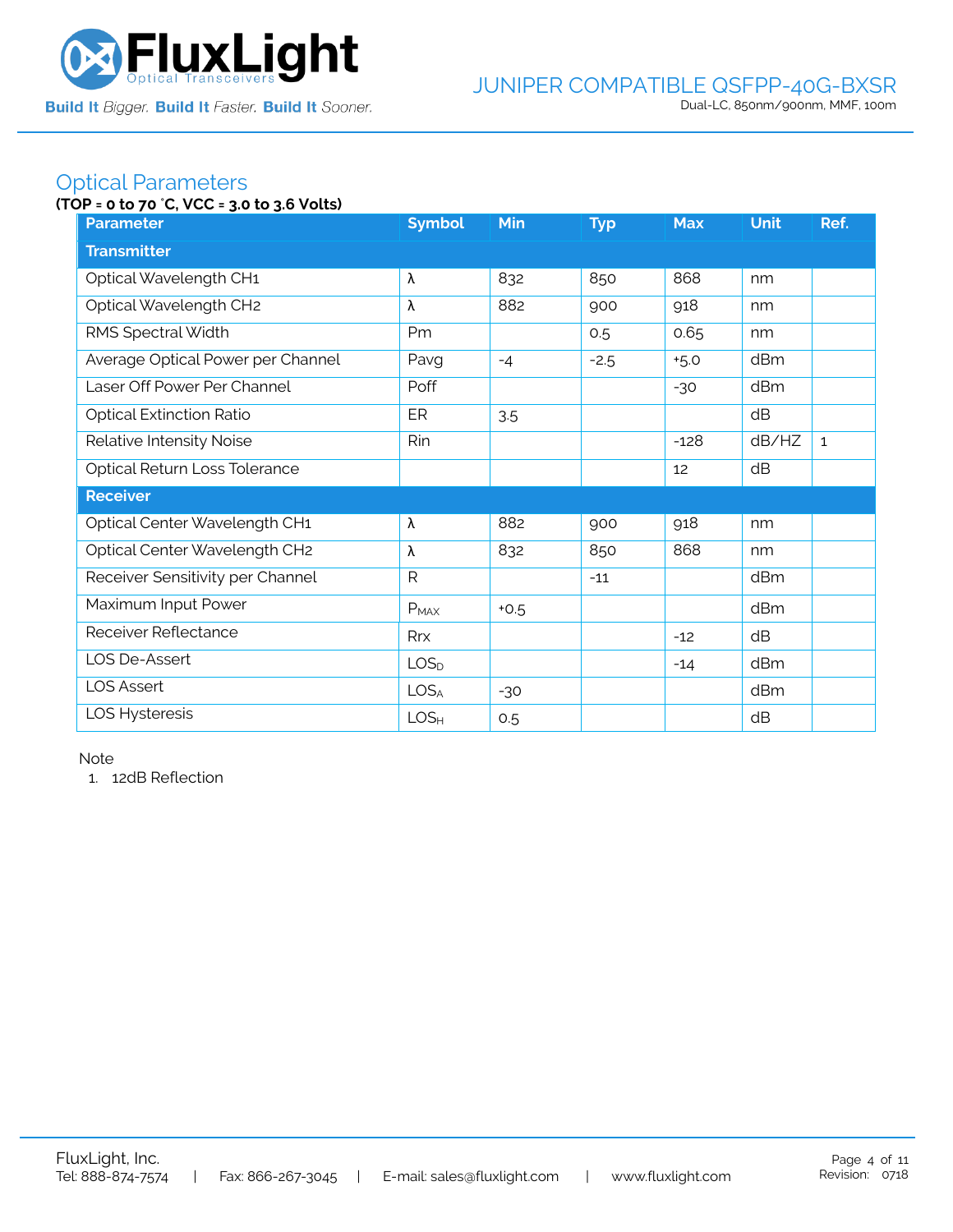

### Digitial Diagnostics Function

Digital diagnostics monitoring function is available on all QSFP+ SRBD. A 2-wire serial interface provides user to contact with module. The structure of the memory is shown in flowing. The memory space is arranged into a lower, single page, address space of 128 bytes and multiple upper address space pages. This structure permits timely access to addresses in the lower page, such as Interrupt Flags and Monitors. Less time critical time entries, such as serial ID information and threshold settings, are available with the Page Select function. The interface address used is A0xh and is mainly used for time critical data like interrupt handling in order to enable a one-time-read for all data related to an interrupt situation. After an interrupt, IntL, has been asserted, the host can read out the flag field to determine the affected channel and type of flag.

| <b>Byte Address</b> | <b>Description</b>                 | <b>Type</b> |
|---------------------|------------------------------------|-------------|
| $\Omega$            | Identifier (1 Byte)                | Read Only   |
| $1 - 2$             | Status (2 Bytes)                   | Read Only   |
| $3 - 21$            | Interrupt Flags (31 bytes)         | Read Only   |
| $22 - 23$           | Module Monitors (12 Bytes)         | Read Only   |
| $34 - 81$           | Channel Monitors (48 bytes)        | Read Only   |
| 82-85               | Reserved (4 Bytes)                 | Read Only   |
| 86-97               | Control (12 Bytes)                 | Read/Write  |
| 98-99               | Reserved (2 Bytes)                 | Read/Write  |
| 100-106             | Module and Channel Masks (7 bytes) | Read/Write  |
| 107-118             | Reserved (12 Bytes)                | Read/Write  |
| 119-122             | Reserved (4 bytes)                 | Read/Write  |
| 123-126             | Reserved (4 bytes)                 | Read/Write  |
| 127                 | Page Select Byte                   | Read/Write  |
| 128-175             | Module Thresholds (48 bytes)       | Read Only   |
| 176-223             | Reserved (48 Bytes)                | Read Only   |
| 224-225             | Reserved (2 bytes)                 | Read Only   |
| 226-239             | Reserved (14 bytes)                | Read/Write  |
| 240-241             | Channel controls (2 Bytes)         | Read/Write  |
| 242-253             | Reserved (12 Bytes)                | Read/Write  |
| 254-256             | Reserved (2 bytes)                 | Read/Write  |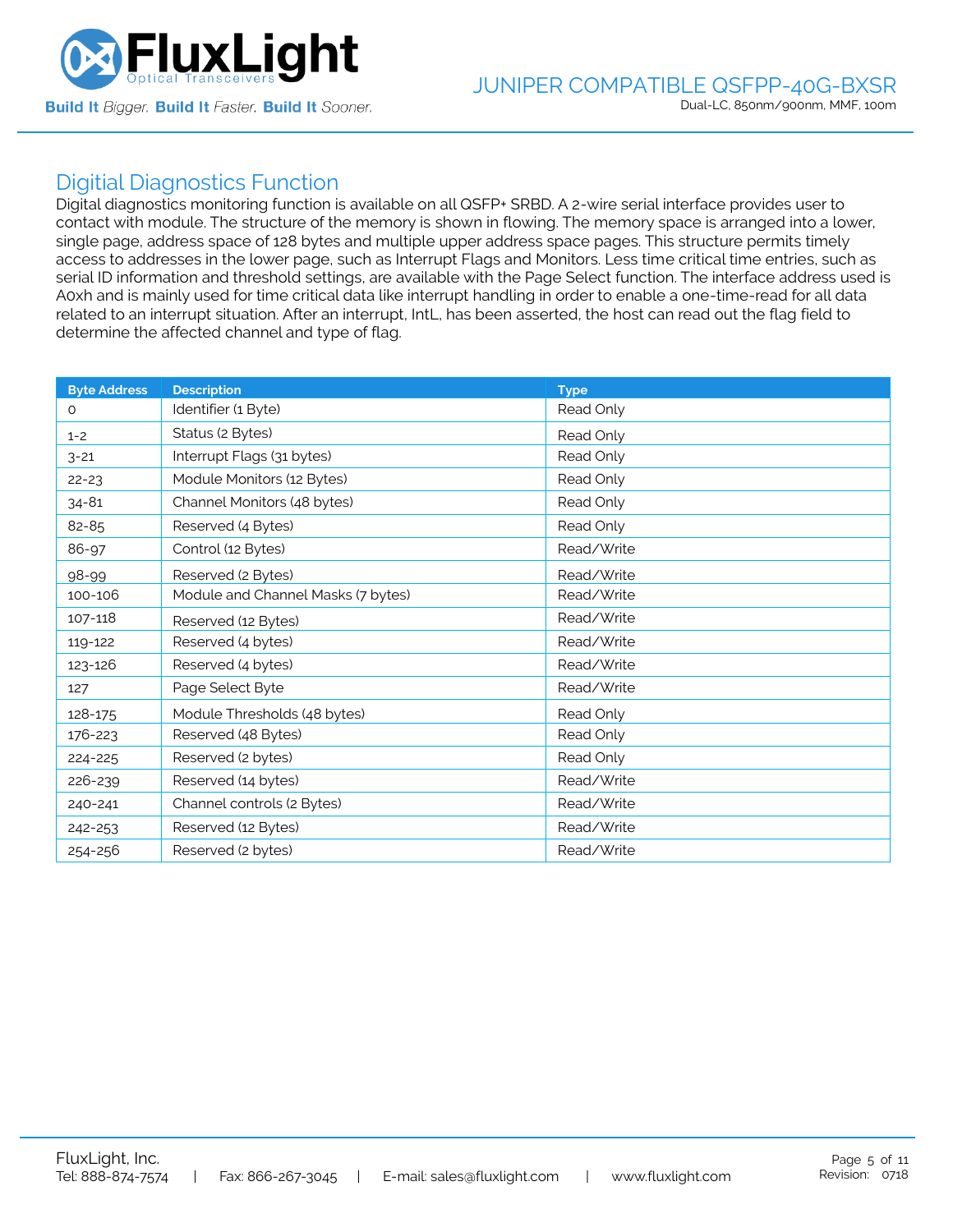

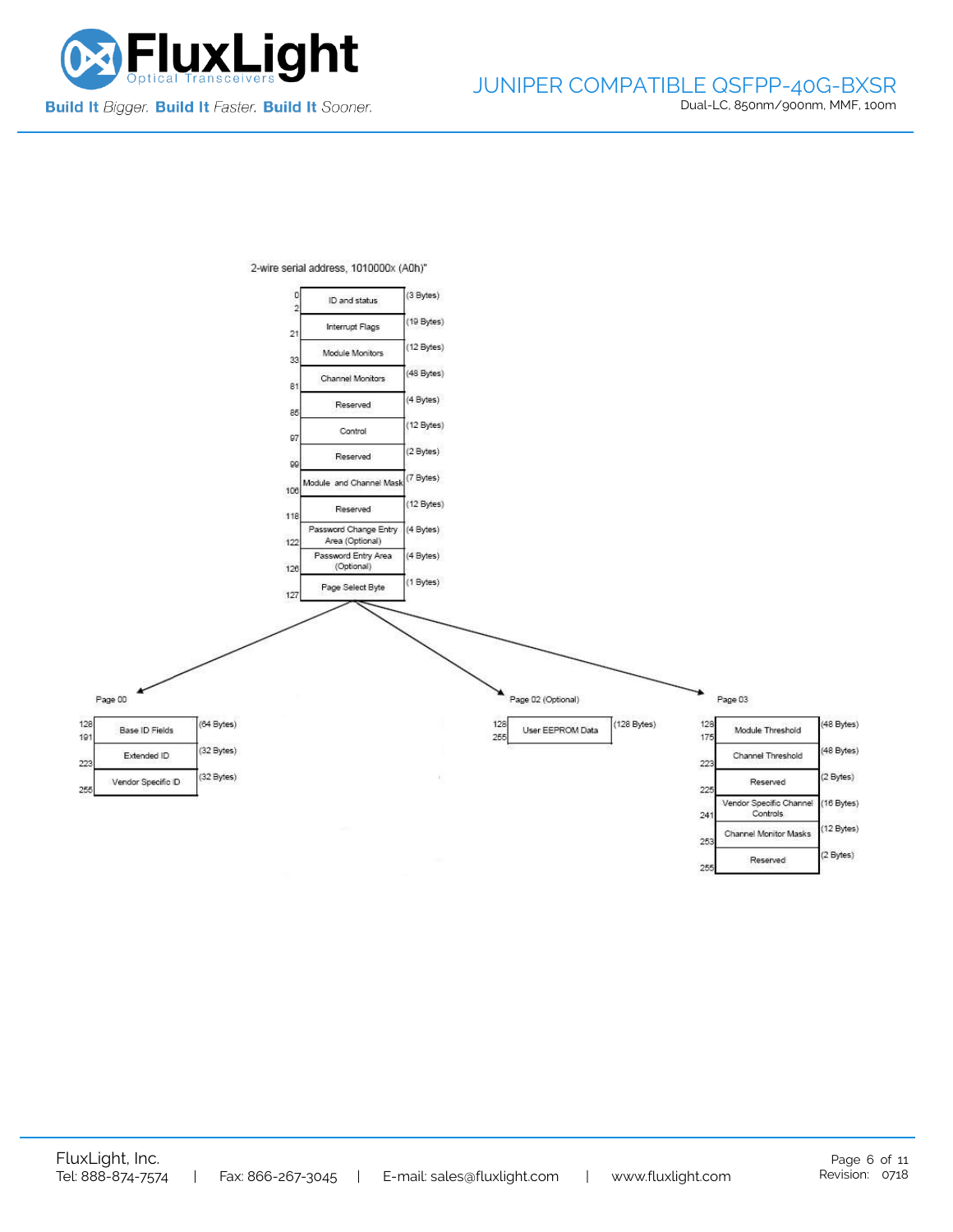

**Build It Bigger. Build It Faster. Build It Sooner.** 

| Address | Name                                    | Description                                                                                                       |
|---------|-----------------------------------------|-------------------------------------------------------------------------------------------------------------------|
| 128     | Identifier (1 Byte)                     | Identifier Type of serial transceiver                                                                             |
| 129     | Ext. Identifier (1 Byte)                | Extended identifier of serial transceiver                                                                         |
| 130     | Connector (1 Byte)                      | Code for connector type                                                                                           |
| 131-138 | Transceiver (8 Bytes)                   | Code for electronic compatibility or optical compatibility                                                        |
| 139     | Encoding (1 Byte)                       | Code for serial encoding algorithm                                                                                |
| 140     | BR, nominal (1 Byte)                    | Nominal bit rate, units of 100 Mbits/s                                                                            |
| 141     | Extended RateSelect Compliance (1 Byte) | Tags for Extended RateSelect compliance                                                                           |
| 142     | Length SMF (1 Byte)                     | Link length supported for SM fiber in km                                                                          |
| 143     | Length E-50 um (1 Byte)                 | Link length supported for EBW 50/125 um fiber, units of 2 m                                                       |
| 144     | Length 50 um (1 Byte)                   | Link length supported for 50/125 um fiber, units of 1 m                                                           |
| 145     | Length 62.5 um (1 Byte)                 | Link length supported for 62.5/125um fiber, units of 1 m                                                          |
| 146     | Length copper (1 Byte)                  | Link length supported for copper, units of 1 m                                                                    |
| 147     | Device Tech (1 Byte)                    | Device technology                                                                                                 |
| 148-163 | Vendor name (16 Bytes)                  | QSFP vendor name (ASCII)                                                                                          |
| 164     | Extended Transceiver (1 Byte)           | Extended Transceiver Codes for InfiniBand <sup>T</sup>                                                            |
| 165-167 | Vendor OUI (3 Bytes)                    | QSFP vendor IEEE vendor company ID                                                                                |
| 168-183 | Vendor PN (16 Bytes)                    | Part number provided by QSFP vendor (ASCII)                                                                       |
| 184-185 | Vendor rev (2 Bytes)                    | Revision level for part number provided by vendor (ASCII)                                                         |
| 186-187 | Wavelength (2 Bytes)                    | Nominal laser wavelength (Wavelength = value / 20 in nm)                                                          |
| 188-189 | Wavelength Tolerance (2 Bytes)          | Guaranteed range of laser wavelength (+/- value) from Nominal wavelength<br>(Wavelength Tol. = value / 200 in nm) |
| 190     | Max Case Temp (1 Byte)                  | Maximum Case Temperature in Degrees C                                                                             |
| 191     | CC_BASE (1 Byte)                        | Check code for Base ID fields (addresses 128-190)                                                                 |
| 192-195 | Options (4 Bytes)                       | Rate Select, TX Disable, TX Fault, LOS                                                                            |
| 196-211 | Vendor SN (16 Bytes)                    | Serial number provided by vendor (ASCII)                                                                          |
| 212-219 | Date code (8 Bytes)                     | Vendor's manufacturing date code                                                                                  |
| 220     | Diagnostic Monitoring Type (1 Byte)     | Indicates which type of diagnostic monitoring is implemented                                                      |
| 221     | Enhanced Options (1 Byte)               | Indicates which optional enhanced features are implemented                                                        |
| 222     | Reserved (1 Byte)                       | Reserved                                                                                                          |
| 223     | CC_EXT                                  | Check code for the Extended ID Fields (addresses 192-222)                                                         |
| 224-255 | Vendor Specific (32 Bytes)              | Vendor Specific EEPROM                                                                                            |

Page02 is User EEPROM and its format decided by user.

The detail description of low memory and page00.page03 upper memory please see SFF-8436 document.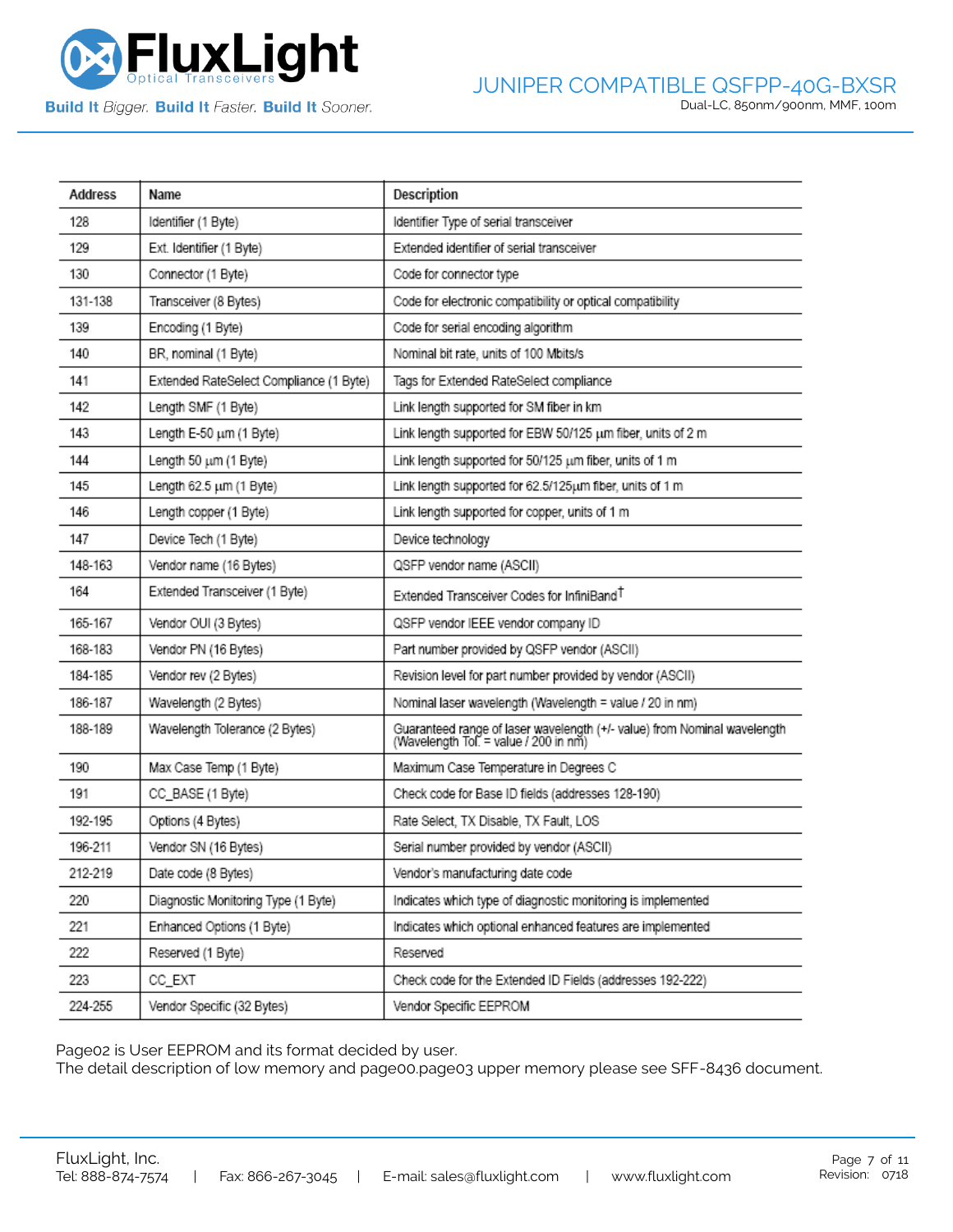

## Timing for Soft Control and Status Functions

| <b>Parameter</b>                                  | <b>Symbol</b> | <b>Max</b>     | <b>Unit</b> | <b>Conditions</b>                                                                                                                                                             |
|---------------------------------------------------|---------------|----------------|-------------|-------------------------------------------------------------------------------------------------------------------------------------------------------------------------------|
| <b>Initialization Time</b>                        | t_init        | 2000           | ms          | Time from power on1, hot plug or rising edge of<br>Reset until the module is fully functional2                                                                                |
| Reset Init Assert Time                            | t_reset_init  | $\overline{c}$ | $\mu s$     | A Reset is generated by a low level longer than<br>the minimum reset pulse time present on the<br>ResetL pin.                                                                 |
| Serial Bus Hardware<br>Ready Time                 | t_serial      | 2000           | ms          | Time from power on1 until module responds to<br>data transmission over the 2-wire serial bus                                                                                  |
| Monitor Data Ready<br>Time                        | t_data        | 2000           | ms          | Time from power on1 to data not ready, bit 0 of<br>Byte 2, deasserted and IntL asserted                                                                                       |
| <b>Reset Assert Time</b>                          | t_reset       | 2000           | ms          | Time from rising edge on the ResetL pin until<br>the module is fully functional2                                                                                              |
| <b>LPMode Assert Time</b>                         | ton_LPMode    | 100            | μs          | Time from assertion of LPMode (Vin:LPMode<br>=Vih) until module power consumption enters<br>lower Power Level                                                                 |
| IntL Assert Time                                  | ton_IntL      | 200            | ms          | Time from occurrence of condition triggering<br>IntL until Vout:IntL = Vol                                                                                                    |
| IntL Deassert Time                                | toff_IntL     | 500            | $\mu s$     | toff_IntL 500 µs Time from clear on read3<br>operation of associated flag until Vout:IntL = Voh.<br>This includes deassert times for Rx LOS, Tx Fault<br>and other flag bits. |
| Rx LOS Assert Time                                | ton_los       | 100            | ms          | Time from Rx LOS state to Rx LOS bit set and<br>IntL asserted                                                                                                                 |
| Flag Assert Time                                  | ton_flag      | 200            | ms          | Time from occurrence of condition triggering<br>flag to associated flag bit set and IntL asserted                                                                             |
| Mask Assert Time                                  | ton_mask      | 100            | ms          | Time from mask bit set4 until associated IntL<br>assertion is inhibited                                                                                                       |
| Mask De-assert Time                               | toff_mask     | 100            | ms          | Time from mask bit cleared4 until associated<br>IntlL operation resumes                                                                                                       |
| ModSelL Assert Time                               | ton_ModSelL   | 100            | $\mu s$     | Time from assertion of ModSelL until module<br>responds to data transmission over the 2-wire<br>serial bus                                                                    |
| ModSelL Deassert Time                             | toff_ModSelL  | 100            | $\mu s$     | Time from deassertion of ModSelL until the<br>module does not respond to data transmission<br>over the 2-wire serial bus                                                      |
| Power_over-ride or<br>Power-set Assert Time       | ton_Pdown     | 100            | ms          | Time from P_Down bit set 4 until module power<br>consumption enters lower Power Level                                                                                         |
| Power_over-ride or<br>Power-set De-assert<br>Time | toff_Pdown    | 300            | ms          | Time from P_Down bit cleared4 until the<br>module is fully functional3                                                                                                        |

#### **Note**:

1. Power on is defined as the instant when supply voltages reach and remain at or above the minimum specified value.

- 2. Fully functional is defined as IntL asserted due to data not ready bit, bit 0 byte 2 de-asserted.
- 3. Measured from falling clock edge after stop bit of read transaction.
- 4. Measured from falling clock edge after stop bit of write transaction.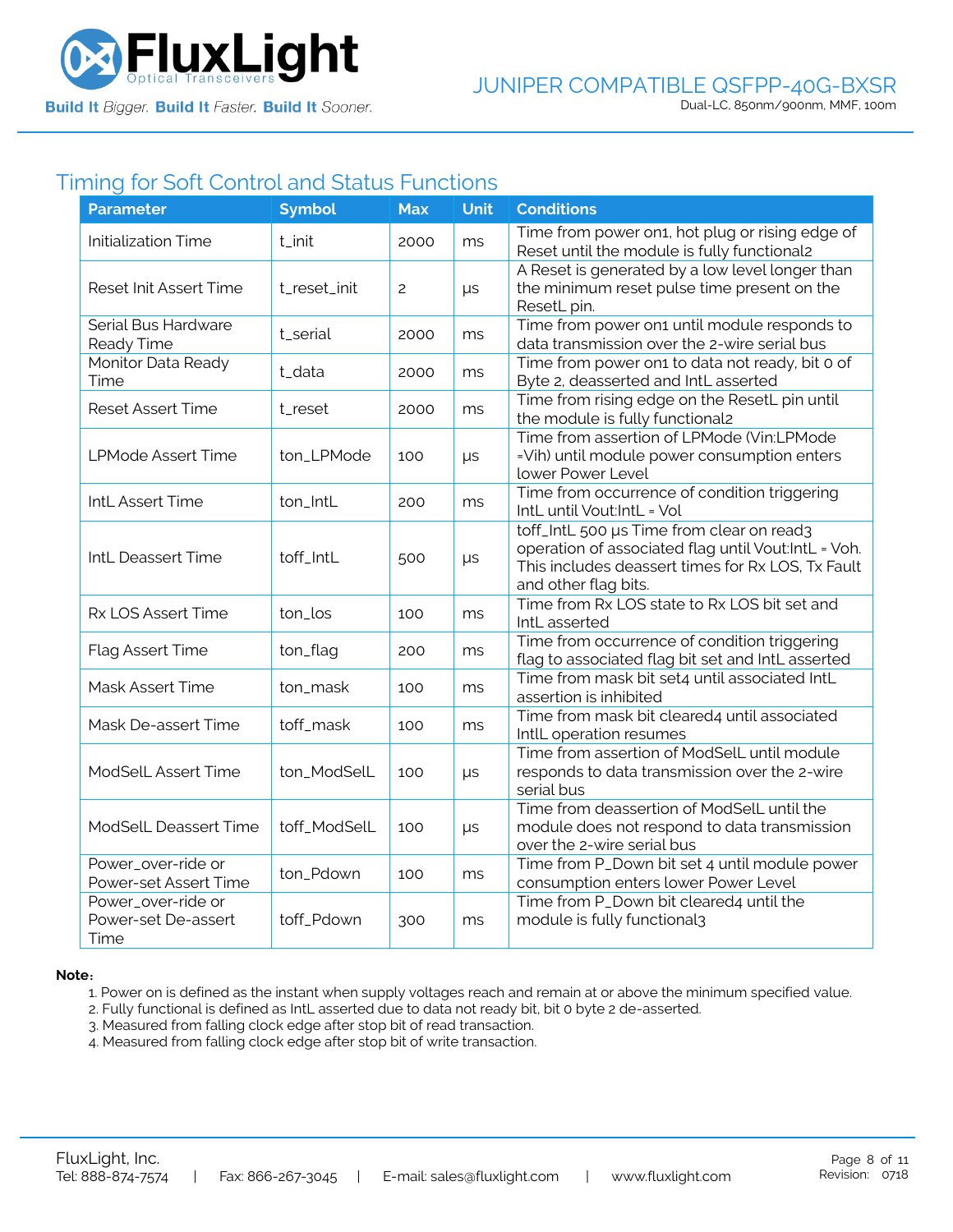

# PIN Assignment and Function Definitions

PIN Assignment



**Diagram of Host Board Connector Block Pin Numbers and Name**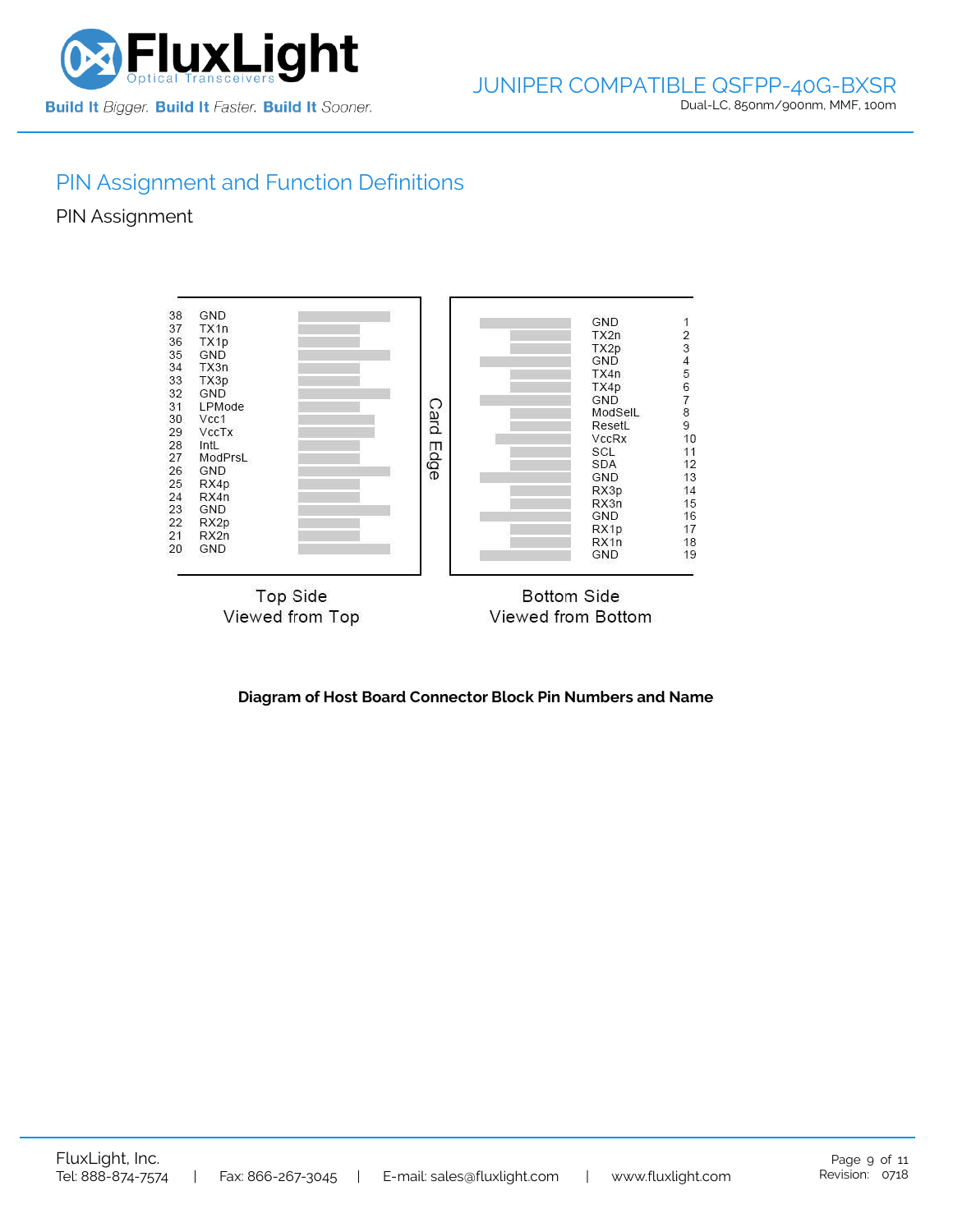

Build It Bigger. Build It Faster. Build It Sooner.

### JUNIPER COMPATIBLE QSFPP-40G-BXSR Dual-LC, 850nm/900nm, MMF, 100m

# Pin Description

| Pin | Logic      | <b>Symbol</b>     | Name/Description                     | Ref.           |
|-----|------------|-------------------|--------------------------------------|----------------|
| 1   |            | <b>GND</b>        | Ground                               | $\mathbf{1}$   |
| 2   | CML-I      | Tx2n              | Transmitter Inverted Data Input      |                |
| 3   | CML-I      | Tx <sub>2p</sub>  | Transmitter Non-Inverted Data output |                |
| 4   |            | <b>GND</b>        | Ground                               | $\mathbf{1}$   |
| 5   | CML-I      | Tx4n              | Transmitter Inverted Data Output     |                |
| 6   | CML-I      | Tx4p              | Transmitter Non-Inverted Data Output |                |
| 7   |            | <b>GND</b>        | Ground                               | $\mathbf{1}$   |
| 8   | LVTTL-I    | ModSelL           | Module Select                        |                |
| 9   | LVTTL-I    | ResetL            | Module Reset                         |                |
| 10  |            | <b>VccRx</b>      | +3.3V Power Supply Receiver          | $\overline{c}$ |
| 11  | LVCMOS-I/O | <b>SCL</b>        | 2-Wire Serial Interface Clock        |                |
| 12  | LVCMOS-I/O | <b>SDA</b>        | 2-Wire Serial Interface Data         |                |
| 13  |            | <b>GND</b>        | Ground                               | 1              |
| 14  | CML-O      | Rx3p              | Receiver Inverted Data Output        |                |
| 15  | CML-O      | Rx3n              | Receiver Non-Inverted Data Output    |                |
| 16  |            | <b>GND</b>        | Ground                               | 1              |
| 17  | CML-O      | Rx1p              | Receiver Inverted Data Output        |                |
| 18  | CML-O      | Rx1n              | Receiver Non-Inverted Data Output    |                |
| 19  |            | <b>GND</b>        | Ground                               | $\mathbf{1}$   |
| 20  |            | <b>GND</b>        | Ground                               | 1              |
| 21  | CML-O      | Rx2n              | Receiver Inverted Data Output        |                |
| 22  | CML-O      | Rx <sub>2</sub> p | Receiver Non-Inverted Data Output    |                |
| 23  |            | <b>GND</b>        | Ground                               | 1              |
| 24  | CML-O      | Rx4n              | Receiver Inverted Data Output        |                |
| 25  | CML-O      | Rx4p              | Receiver Non-Inverted Data Output    |                |
| 26  |            | <b>GND</b>        | Ground                               | 1              |
| 27  | LVTTL-O    | ModPrsL           | Module Present                       |                |
| 28  | LVTTL-O    | IntL              | Interrupt                            |                |
| 29  |            | <b>VccTx</b>      | +3.3V Power Supply Transmitter       | $\mathbf{2}$   |
| 30  |            | Vcc1              | +3.3V Power Supply                   | $\overline{c}$ |
| 31  | LVTTL-I    | LPMode            | Low Power Mode                       |                |
| 32  |            | <b>GND</b>        | Ground                               | $\mathbf{1}$   |
| 33  | CML-I      | Tx3p              | Transmitter Inverted Data Output     |                |
| 34  | CML-I      | Tx3n              | Transmitter Non-Inverted Data Output |                |
| 35  |            | <b>GND</b>        | Ground                               | $\mathbf{1}$   |
| 36  | CML-I      | Tx <sub>1</sub> p | Transmitter Inverted Data Output     |                |
| 37  | $CML-I$    | Tx1n              | Transmitter Non-Inverted Data Output |                |
| 38  |            | <b>GND</b>        | Ground                               | $\mathbf{1}$   |

#### **Notes:**